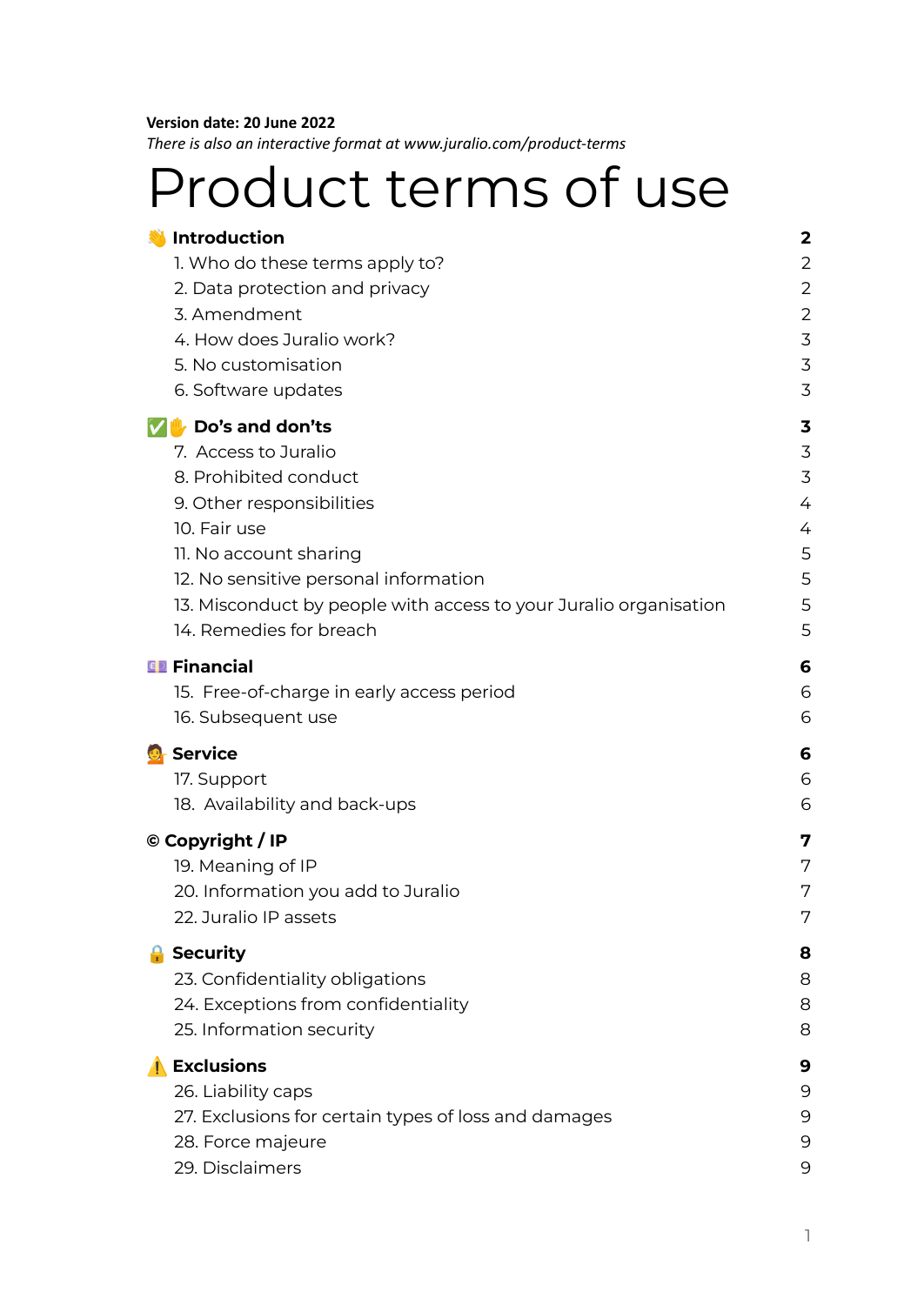| 30. Exceptions                                  | 10 |
|-------------------------------------------------|----|
| $\blacksquare$ Termination                      | 10 |
| 31. Termination on one month's notice           | 10 |
| 32. Termination for breach of                   | 10 |
| 33. Termination in the event of liquidation etc | 10 |
| 34. Effect of termination                       | 10 |
| And finally<br>$\blacksquare$                   | 11 |
| 35. Governing law                               | וו |
| 36. Dispute resolution                          | וו |
| 37. Notices                                     | וו |
| 38. Instructions on your behalf                 | 12 |
| 39. Documentation of agreement                  | 12 |
| 40. Amendments                                  | 12 |
| 4. Partial invalidity and no partnership etc    | 12 |
| 42. Non-transferable                            | 13 |

# <span id="page-1-0"></span>*<u>introduction</u>*

### <span id="page-1-1"></span>**1. Who do these terms apply to?**

- These terms apply contractually between
	- **JTL** Juralio Technology Ltd, Scottish company number SC571514
	- **You** an individual or organisation who has signed up to use the Juralio software product via JTL's website, Juralio.com
- They cover your access to the Juralio software product and any related services which JTL may provide to you.
- Please note the limitations and exclusions of liability in sections 26 30.
- These terms don't apply to anyone else. In particular, they don't apply to anyone whose access to the Juralio software product is governed by a separate contract (as opposed to signing up to use it via Juralio.com).

### <span id="page-1-2"></span>**2. Data protection and privacy**

● These terms are supplemented by a **Data Processing Agreement** and **Privacy Notice** also available on the Juralio.com website.

### <span id="page-1-3"></span>**3. Amendment**

- JTL may amend the terms of this agreement and related materials (such as the **Data Processing Agreement** and **Privacy Notice**). Amendments won't be retroactive.
- Please see section 40 for the amendment procedure.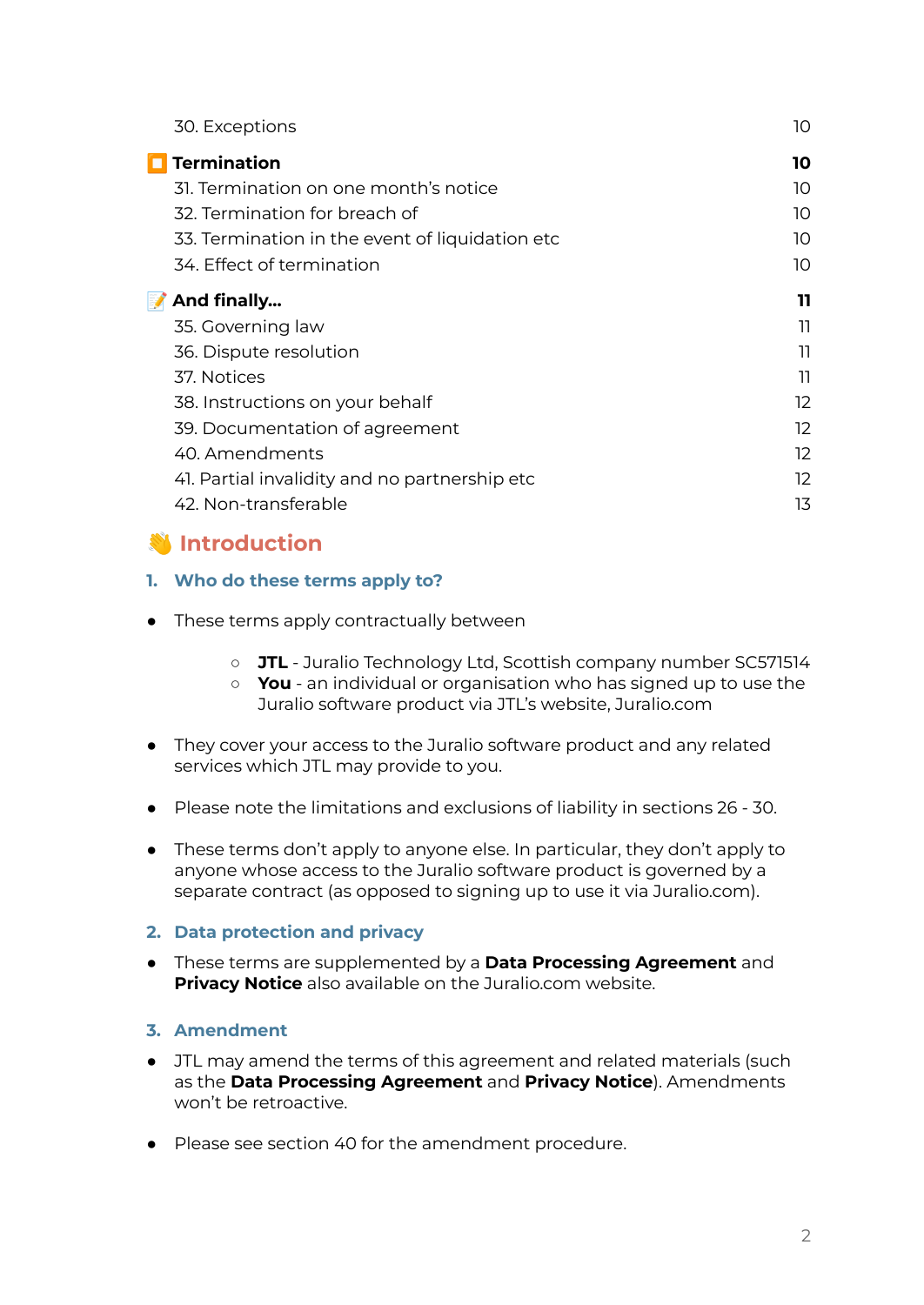### <span id="page-2-0"></span>**4. How does Juralio work?**

- Juralio is a web application designed to be accessed via a browser on a tablet, laptop or larger screen.
- When you use Juralio, some files are downloaded by your browser which are necessary for it to work effectively. Please configure your browser or other settings to allow this.
- The URL for accessing Juralio is app.juralio.com
- Juralio has a multitenant architecture. There is a single software instance and a single database.
- Each Juralio customer has their own organisation within that instance. The data of each organisation is segregated from that of other organisations within the database.
- Juralio is hosted on Amazon Web Services (AWS). Data added to your Juralio organisation is stored on AWS's servers in the UK.
- See the **Data Processing Agreement** and **Privacy Notice** for how JTL handles personal information.

### <span id="page-2-1"></span>**5. No customisation**

● Juralio cannot be customised for you. JTL offers standard Juralio options that can be turned on or off and welcomes ideas for further options.

#### <span id="page-2-2"></span>**6. Software updates**

● JTL may at any time change or update Juralio. This includes the possibility of functionality being withdrawn as well as added.

# <span id="page-2-3"></span>✅✋ **Do's and don'ts**

### <span id="page-2-4"></span>**7. Access to Juralio**

- You have the right to create and manage individual accounts in a separate organisation within Juralio at app.juralio.com
- Individual accounts marked as 'active' by you (or by whichever individuals you grant the relevant administration permissions to) have the ability to access your Juralio organisation.
- This right is subject to your compliance with the responsibilities below.

#### <span id="page-2-5"></span>**8. Prohibited conduct**

You must not

seek to undermine the security, availability or integrity of it, or of any data held on Juralio JTL's related software and systems,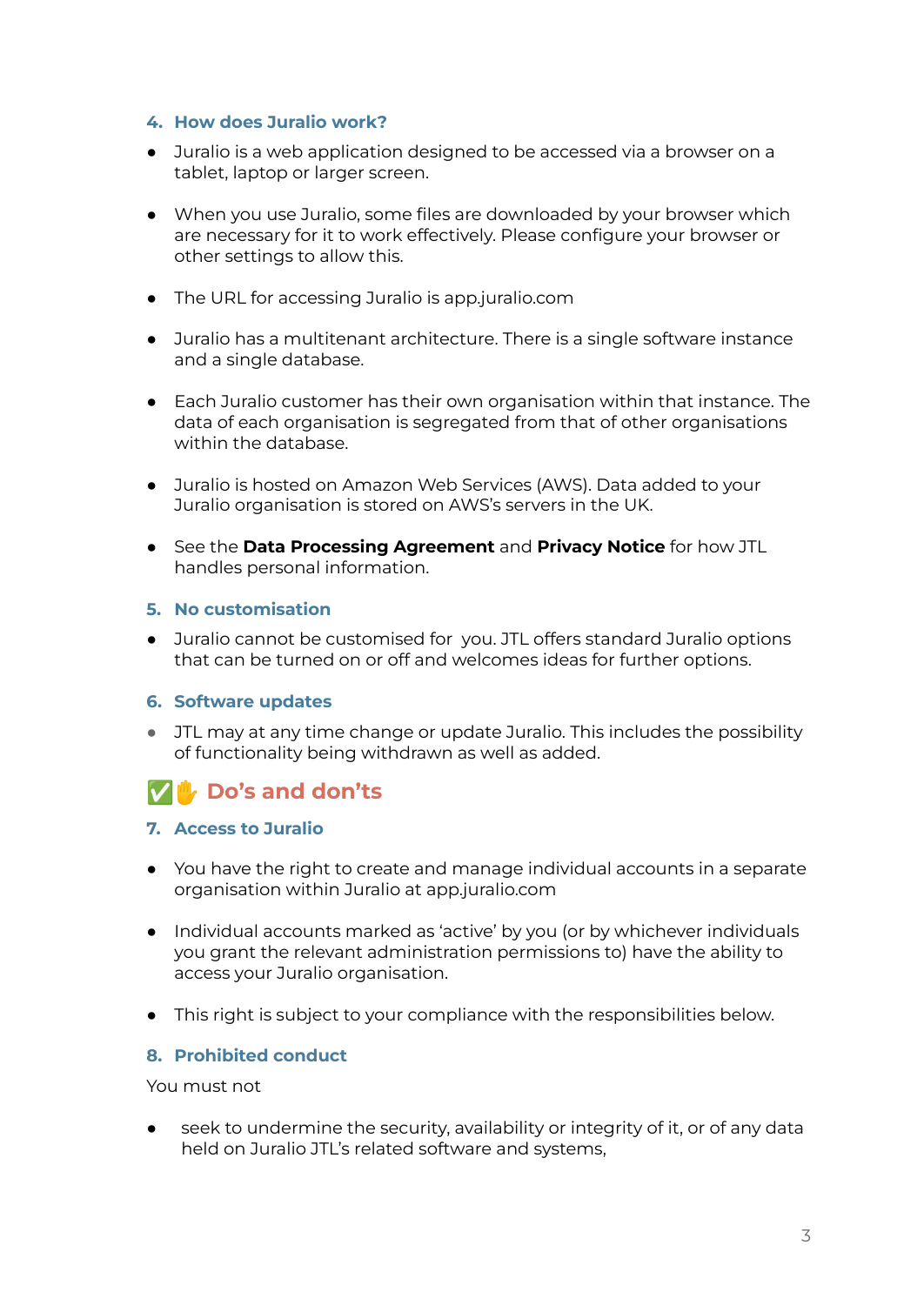- seek to access data on Juralio organisations other than the one for which you are JTL's customer unless a lawfully authorised person has given you access to it,
- use Juralio in a manner likely to impair, damage or overburden it,
- pen-test Juralio without JTL's express written permission,
- use automatic means to access Juralio other than in accordance with any API access policies which JTL may subsequently make available,
- do anything which will foreseeably incur processing costs for JTL above those resulting from your natural and reasonable use of Juralio,
- introduce or upload anything that includes viruses or other harmful code,
- add or upload anything that infringes any civil or criminal or regulatory or other law applicable to JTL or you, or the rights of others (including IP as defined in section 19),
- copy, reverse-engineer, decompile or create derivative works from the Juralio software,
- act contrary to your responsibilities in the **Data Processing Agreement**,
- sell or resell subscriptions or other access to Juralio or commercialise Juralio in any other way,
- incorporate Juralio, or any part of it, in any other software or system, or
- use Juralio to commit any fraud or unlawful act.

### <span id="page-3-0"></span>**9. Other responsibilities**

- It is your responsibility to manage access to your Juralio organisation, and to ensure that you only give access to people you trust.
- Juralio offers multi-factor authentication using a free authenticator app for Android phones or iPhones. We recommend that you turn this on.
- When you add people to your organisation, you will be given a choice which roles, if any, to give them. We recommend that you restrict the organisation admin role to a limited number of individuals. Among other things, this role allows people to add or remove people to and from your organisation, and to activate or deactivate their accounts.

### <span id="page-3-1"></span>**10. Fair use**

JLT may impose a reasonable monthly cap on server requests and other reasonable fair use restrictions.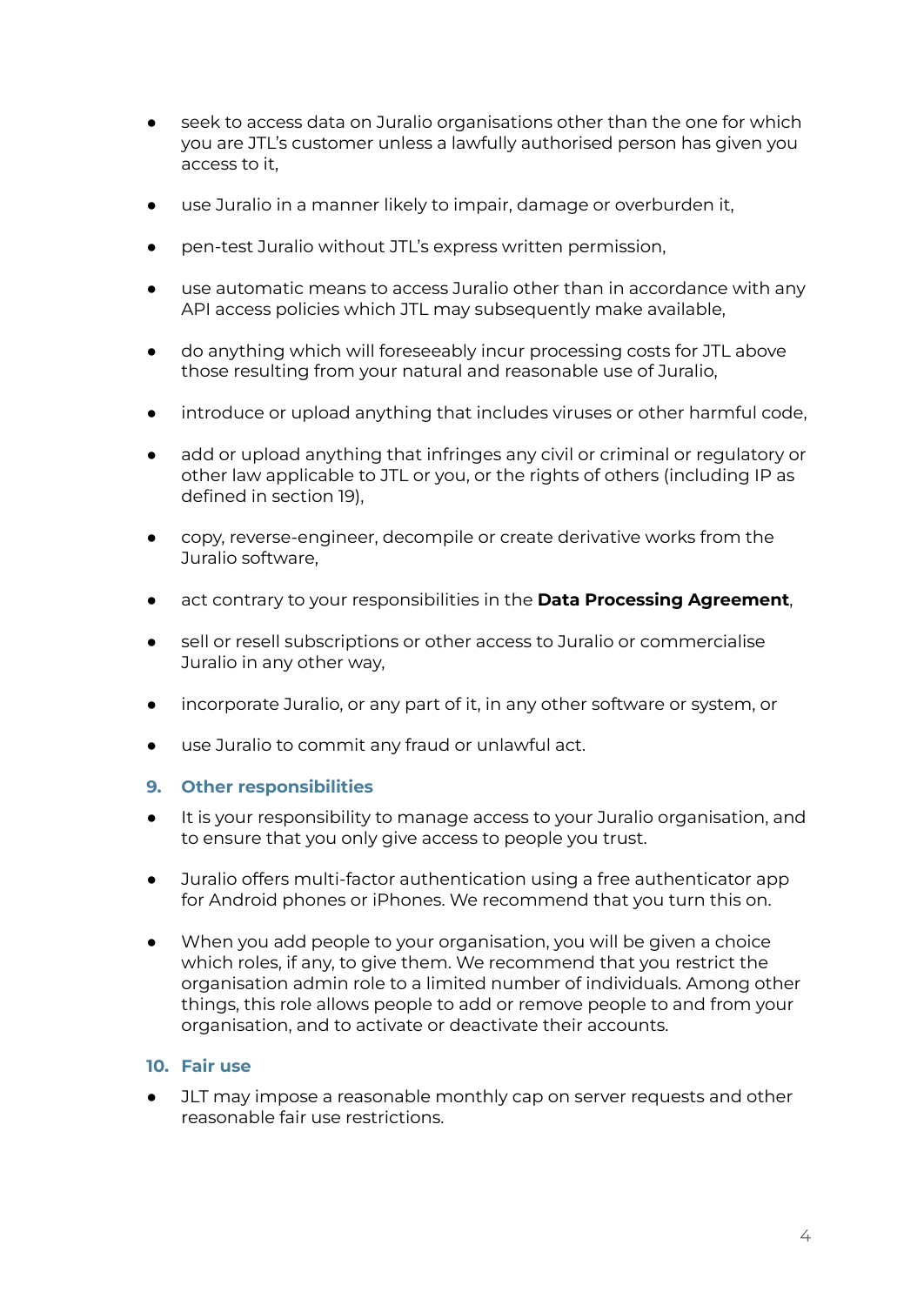### <span id="page-4-0"></span>**11. No account sharing**

- Each individual account you create on Juralio is for the use of a single named individual. You must not encourage or allow individuals to share an account.
- If an individual no longer needs a Juralio account, you can deactivate it. No further fees will be payable beyond the end of the calendar month in which you do so, unless and until you reactivate their account.
- If account sharing occurs within your Juralio organisation in circumstances where you were aware of it, or did not take reasonable steps to prevent it, you are liable for the relevant fees as if each individual had their own account.

### <span id="page-4-1"></span>**12. No sensitive personal information**

● Juralio is not intended for storing sensitive personal information and you must not store such information on it. Please see the **Data Processing Agreement** for further information on this topic.

### <span id="page-4-2"></span>**13. Misconduct by people with access to your Juralio organisation**

- If you know or have reasonable grounds to suspect that people are using their access to your Juralio organisation to act in ways which, if authorised by you, would be a breach of your obligations to JTL:
	- You must immediately withdraw their access and take whatever other steps are reasonably necessary to stop such conduct and prevent its recurrence.
	- If you don't do so, any continuing misconduct by them will be attributable to you under this agreement.

### <span id="page-4-3"></span>**14. Remedies for breach**

- JTL may require you to remove information from Juralio which JTL reasonably considers to infringe the IP (as defined in clause 6 below) or other rights of others.
- If JTL reasonably considers that you have materially breached your obligations, JTL may suspend access to the relevant Juralio organisation, entirely or for particular individual accounts.
	- This may continue until JTL is reasonably satisfied that a breach did not in fact occur or, if it did, that it is unlikely to continue, or to be repeated.
	- This does not limit JTL's right to rely on the termination provisions of this agreement.
- In the event of non-payment of sums due from you to JTL, JTL may suspend access to your Juralio organisation until payment is made in full including any applicable interest.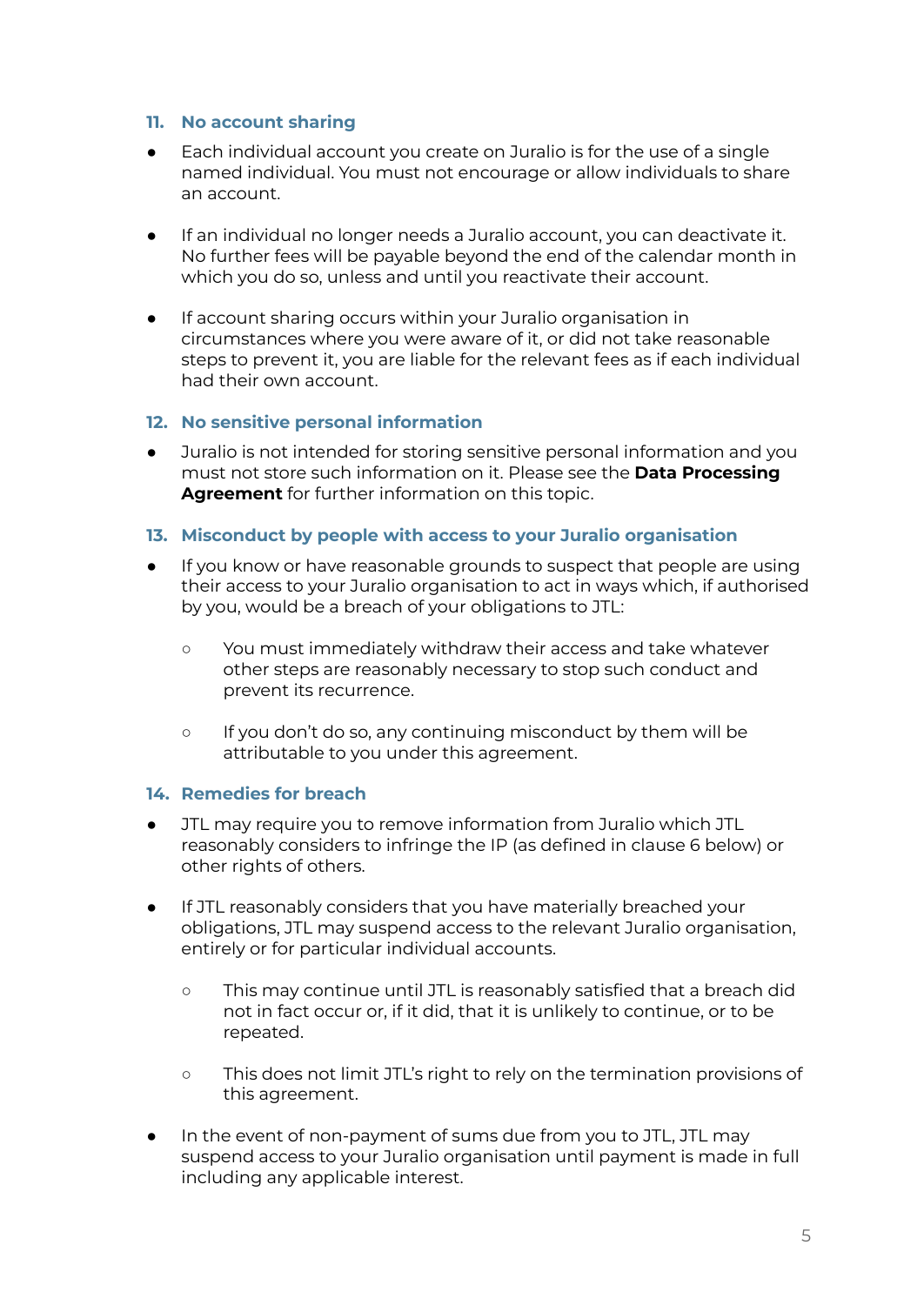# <span id="page-5-0"></span>**Financial**

### <span id="page-5-1"></span>**15. Free-of-charge in early access period**

● During the early access period of June and July 2022, no fees or other sums are payable by you to JTL.

#### <span id="page-5-2"></span>**16. Subsequent use**

- When the early access period is drawing to an end, JTL will email you of this and to draw your attention to the fees and payment terms which will apply. These terms will be amended at that time to cover this and related issues (e.g. payment methods, free trial period and interest on late payment).
- You will have at least 14 days' continued use of Juralio free-of-charge after the end of early access period, to give you time to decide whether to continue.
	- If you decide to continue on a paid basis, card payment details will be required at that stage.
	- o If you do not take the necessary steps to continue on a paid basis during that period, your access to Juralio will terminate automatically.
	- Please refer to section 34 for export and deletion of data following termination.

# <span id="page-5-3"></span>**Service**

### <span id="page-5-4"></span>**17. Support**

- You can contact JTL for support via the "Help" function within the JUralio software, or by emailing support@juralio.com.
- JTL will use commercially reasonable efforts to provide an initial response to support requests by email (i) same day for inquiries received before 2pm local time on a business day in Scotland (ii) otherwise, on the next business day in Scotland.
- JTL may introduce a fair use policy imposing reasonable limits on support requests.

### <span id="page-5-5"></span>**18. Availability and back-ups**

- JTL will use commercially reasonable efforts to ensure that the Juralio software at app.juralio.com has minimal downtime in each calendar month.
	- We usually perform updates outside UK business hours and they involve at most a few minutes' downtime.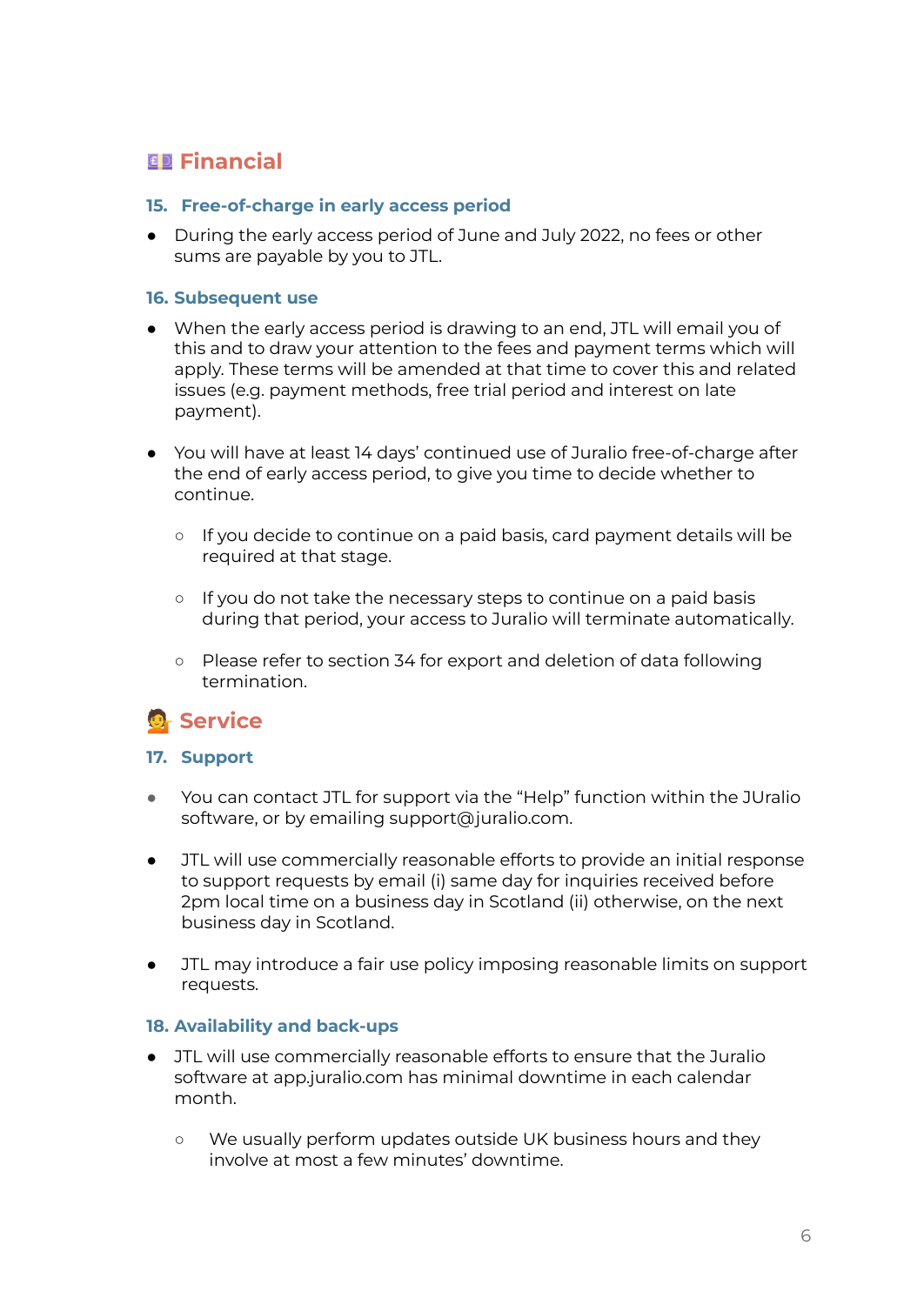- JTL does not offer a service level agreement but will communicate with you about it if there is any significant planned or unplanned downtime. Please get in touch via support@juralio.com if you are encountering issues accessing Juralio.
- JTL will utilise AWS's automated data back-up services within the data hosting AWS region you have chosen.
- While AWS is a leading infrastructure-as-a-service provider, JTL cannot guarantee an absence of AWS outages or data loss. You are advised to export data which you need to keep as a record.

# <span id="page-6-0"></span>**© Copyright / IP**

### <span id="page-6-1"></span>**19. Meaning of IP**

● 'IP' stands for intellectual property. This is common legal terminology for copyright, patents, trademarks, design rights, trade secrets and other rights commonly regarded as intellectual property under any relevant country's laws. It includes both unregistered as well as registered rights.

### <span id="page-6-2"></span>**20. Information you add to Juralio**

- JTL does not claim any intellectual property or other rights in information by virtue of its being added or uploaded to your Juralio organisation.
- This includes any templates which you may create within your Juralio organisation. JTL makes no claim to IP in respect of such templates, but it is your responsibility to ensure that you have any relevant IP-related agreements in place with individuals you allow to create such templates.
- JTL may require you to remove information from Juralio which infringes the IP or other rights of others.

### <span id="page-6-3"></span>**22. Juralio IP assets**

- Juralio IP assets are defined as
	- the Juralio software
	- its source code, object code, user interface or designs
	- its knowledge base
	- templates which JTL makes available in your Juralio organisation
	- the Juralio website and material found on
- You do not claim any IP or other rights in the Juralio IP assets
- You acknowledge that JTL or its parent company Juralio assert IT and other rights in Juralio IP
- You must not copy, distribute, reproduce, modify, decompile, disassemble, make derivative works from, or attempt to reverse engineer, the Juralio IP assets or any part of them or any related IP
- JTL is under no obligation to provide you with any source code.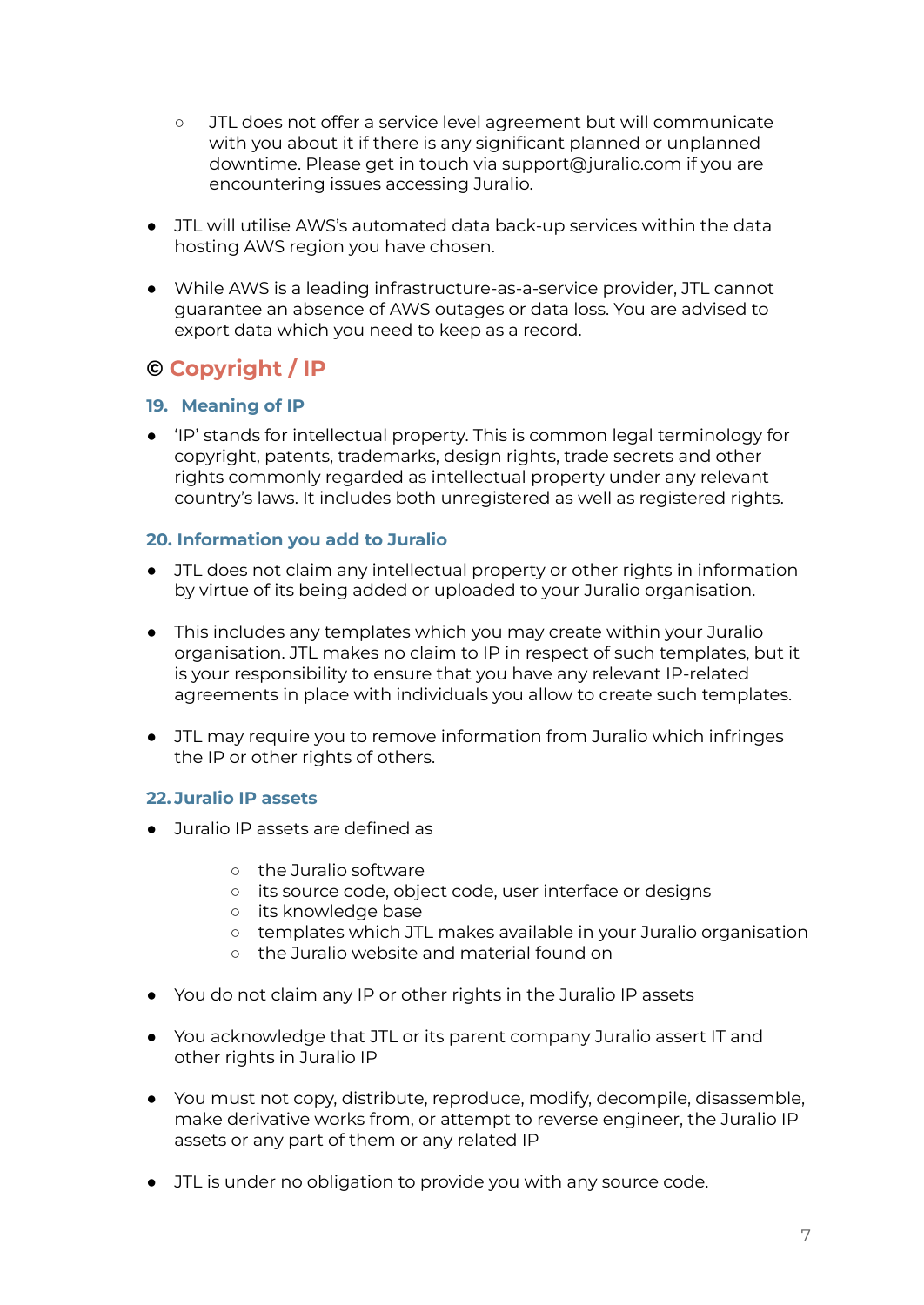● JTL licenses you to use the templates which JTL makes available in your Juralio organisation for your own internal organisational purposes. However, you may not publish or sell content which is a copy of or a derivative work of such templates.

# <span id="page-7-0"></span>**A** Security

## <span id="page-7-1"></span>**23. Confidentiality obligations**

● Each party will treat as confidential and take reasonable steps to prevent disclosure of information disclosed by the other party which is reasonably to be regarded as confidential to the disclosing party.

### <span id="page-7-2"></span>**24. Exceptions from confidentiality**

- A party may disclose and use information which would otherwise be within the scope of the above confidentiality obligation if
	- o it has become publicly available other than by reason of a wrongful act or omission of that party or a connected person;
	- it does so in confidence to its professional advisers or auditors where reasonably necessary to fulfil their responsibilities; or
	- this is legally required under an order, subpoena, warrant or other legally binding requirement of a court or other competent authority.

### <span id="page-7-3"></span>**25. Information security**

- JTL's parent company Juralio Ltd maintains an information security management system (ISMS) consistent with that company's ISO 27001 certification. That ISMS is designed to maintain the confidentiality, integrity and availability of information, including that held on the Juralio software.
- JTL operates consistently with that certification and system and will continue to do so.
- JTL will promptly
	- notify you of any loss of ISO 27001 certification by Juralio Ltd,
	- notify you of any material reduction in the level of assurance provided by the ISMS,
	- notify you of any information security incident which JTL or Juralio Ltd know or ought to know about which jeopardises the confidentiality, integrity or availability of information relevant to you;
	- provide reasonable assistance and co-operation to help you understand and mitigate any material harm or risk resulting from such a loss, reduction or incident.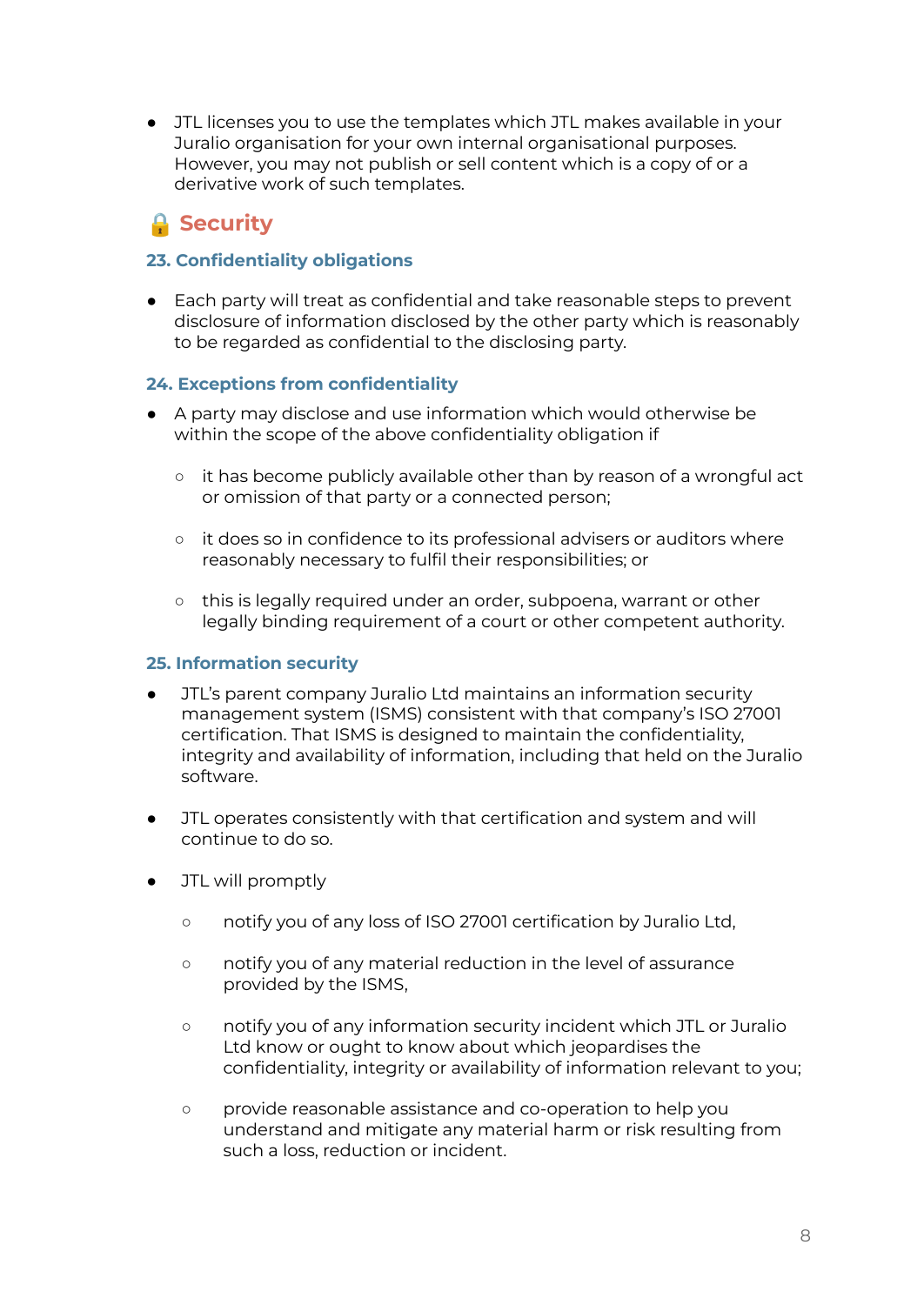# <span id="page-8-0"></span>⚠️ **Exclusions**

### <span id="page-8-1"></span>**26. Liability caps**

- The total aggregate liability of JTL (whether for breach of contract, negligence, misrepresentation, tort, restitution or otherwise) arising out of or in connection with this agreement must not exceed a sum equal to the higher of:
	- o the aggregate of fees payable by you to JTL in respect of the twelve months prior to (i) the breach or act in question or (ii) if the breaches or acts are related, the latest of the breaches or acts in question; or
	- $\circ$  £10,000.
- However, the limit of such total aggregate liability for breaches of section 25 (information security) or of the **Data Processing Agreement**, will be the higher of three times the amounts indicated above.

### <span id="page-8-2"></span>**27. Exclusions for certain types of loss and damages**

- JTL will not have any liability arising out of or in connection with this agreement, or the **Data Processing Agreement**, for
	- loss of profit, business, anticipated savings, opportunity, reputation or goodwill,
	- indirect or consequential loss, or
	- punitive or exemplary damages.

### <span id="page-8-3"></span>**28. Force majeure**

● JTL will not be liable for any problem, failure or delay in performance of any of JTL's obligations under this agreement or the **Data Processing Agreement** caused by any event or circumstance beyond JTL's reasonable control. This includes the actions or omissions of JTL's reputable suppliers, including AWS and relevant sub-processors.

### <span id="page-8-4"></span>**29. Disclaimers**

- To the extent permitted by law, the parties each disclaim any implied, statutory or other terms, warranties, conditions, representations or undertakings not expressly stated in this agreement or in the **Data Processing Agreement**.
- JTL does not assume any responsibility
	- to anyone other than you,
	- $\circ$  for advice given to you other than under a separate written contract for such advice, or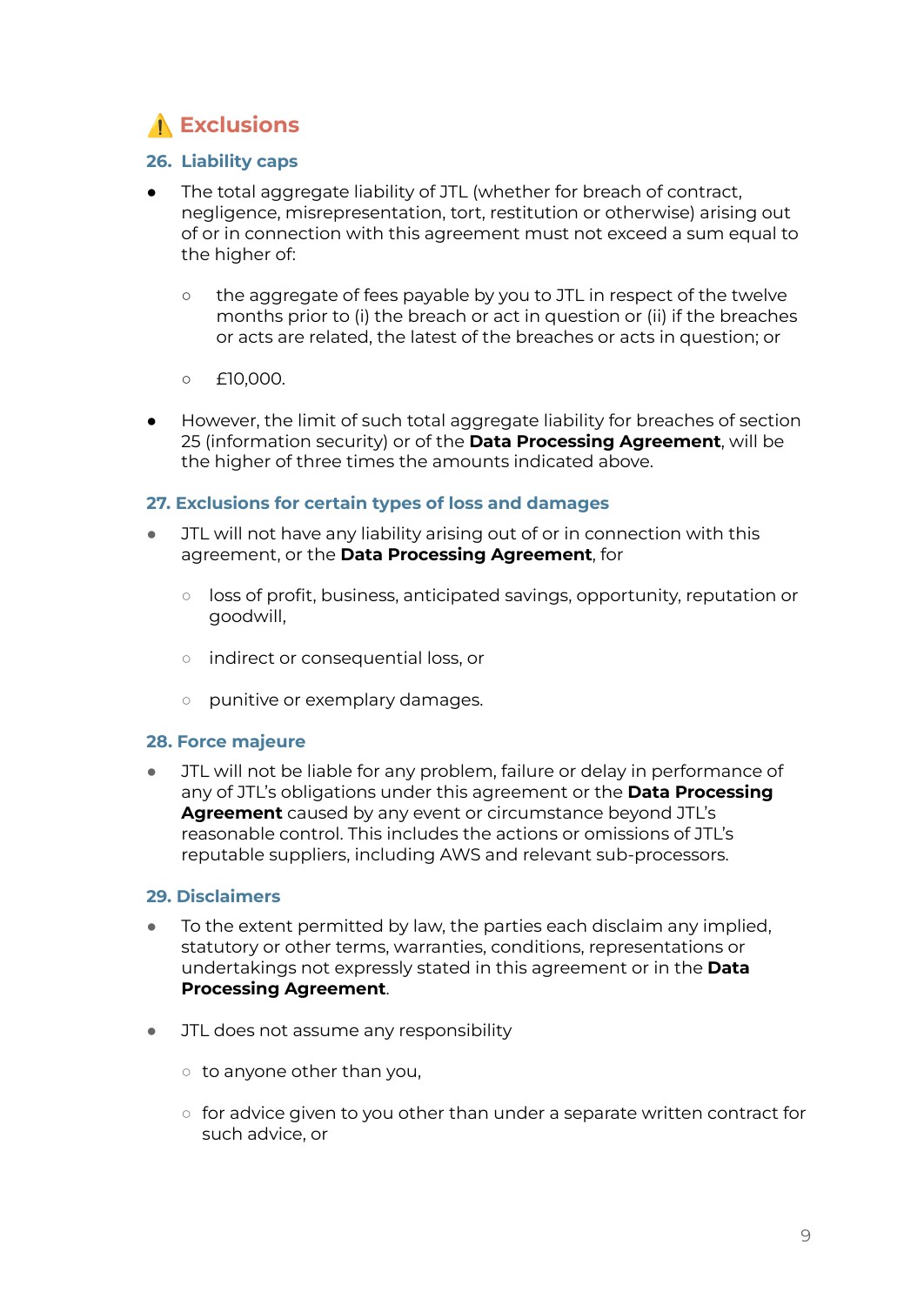- for the contents of templates provided with Juralio these are illustrations of processes for you to take inspiration from and may not be comprehensive or up to date; they are not advice to rely upon.
- This agreement and the **Data Processing Agreement** do not confer rights upon, and are not enforceable by, anyone other than JTL and you. The provisions of the Contracts (Rights of Third Parties) Act 1999 are excluded.

### <span id="page-9-0"></span>**30. Exceptions**

- No liability caps or exclusions of liability apply in respect of
	- negligence causing death or personal injury,
	- fraud or fraudulent misrepresentation or dishonesty,
	- payment of fees and other charges by you to JTL, or
	- any costs orders in arbitration and related court proceedings.

# <span id="page-9-1"></span> $\blacksquare$  Termination

### <span id="page-9-2"></span>**31. Termination on one month's notice**

JTL or you may each terminate this agreement, and your access to Juralio, at any time by giving one month's notice to the other party.

### <span id="page-9-3"></span>**32. Termination for breach of**

- JTL or you may each terminate this agreement immediately by notice if the other party commits a material breach (including non-payment of fees) of this agreement which is
	- incapable of remedy or
	- has not been remedied within 14 days after notice to do so

#### <span id="page-9-4"></span>**33. Termination in the event of liquidation etc**

JTL or you may each terminate this agreement immediately by notice if a liquidator, trustee in bankruptcy or administrator or administrative receiver (or a substantially similar officer) is appointed in respect of the business or affairs of the other party. This right to terminate lapses if not exercised before that appointment comes to an end.

### <span id="page-9-5"></span>**34. Effect of termination**

- Termination does not extinguish fees, charges and liabilities accrued prior to termination.
- Your right to access Juralio comes to end upon termination.
- JTL will delete the data on your organisation after termination. The applicable time periods and process are: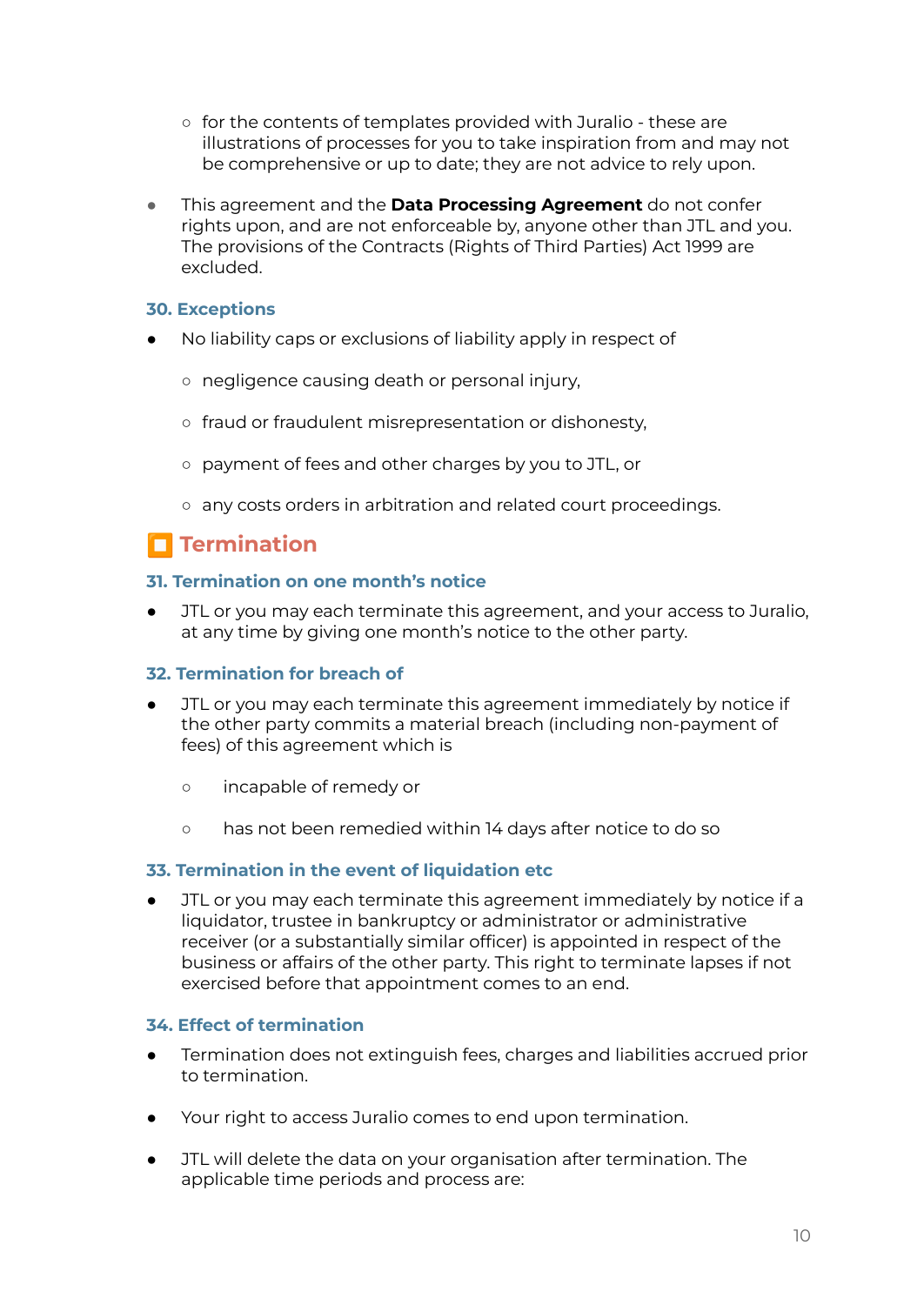- JTL will retain the data for 90 days after termination.
- During that period, JTL will give you access to your organisation solely for the purpose of exporting data from it, if you request this.
- After that 90 day has come to an end, JTL will delete the data no longer than 180 days after termination.
- If your organisation was set up on a non-paid basis (for example, it was early access or a free trial) then a period of 30 days will apply instead of 90 days, and a period of 120 days will apply instead of 180 days.
- Sections 19-22 (intellectual property), section 23 (confidentiality) and sections 35-42 (other legal topics) will survive termination in so far as relevant.
- The **Data Processing Agreement** will remain in effect in so far as relevant, for as long as JTL processes personal data on your behalf.
- If you give one month's notice of termination under section 31 within one month of an amendment to this agreement or the **Data Processing Agreement** taking effect under section 40 then you may, in giving that notice, choose for the amended terms in question not to apply to you.

# <span id="page-10-0"></span>**And finally…**

### <span id="page-10-1"></span>**35. Governing law**

● English law governs this agreement, the **Data Processing Agreement** and related non-contractual issues.

### <span id="page-10-2"></span>**36. Dispute resolution**

- All disputes arising out of or in connection with this agreement or the **Data Processing Agreement** must be finally settled under the Rules of Arbitration of the International Chamber of Commerce by one or more arbitrators appointed in accordance with those Rules.
- The legal place of arbitration will be London, but all hearings will be online unless the tribunal determines that there are exceptional reasons to hold a particular hearing in person.
- The arbitration will be conducted in English.

### <span id="page-10-3"></span>**37. Notices**

- Any notice under this agreement or the **Data Processing Agreement** may be given by sending an email to JTL at info@juralio.com and to you at the email address or addresses associated with any one or more of your organisation administrator accounts.
- Notices are considered to be received on the next business day (according to the practices of the country of the recipient's registered office address) after the day of sending by email.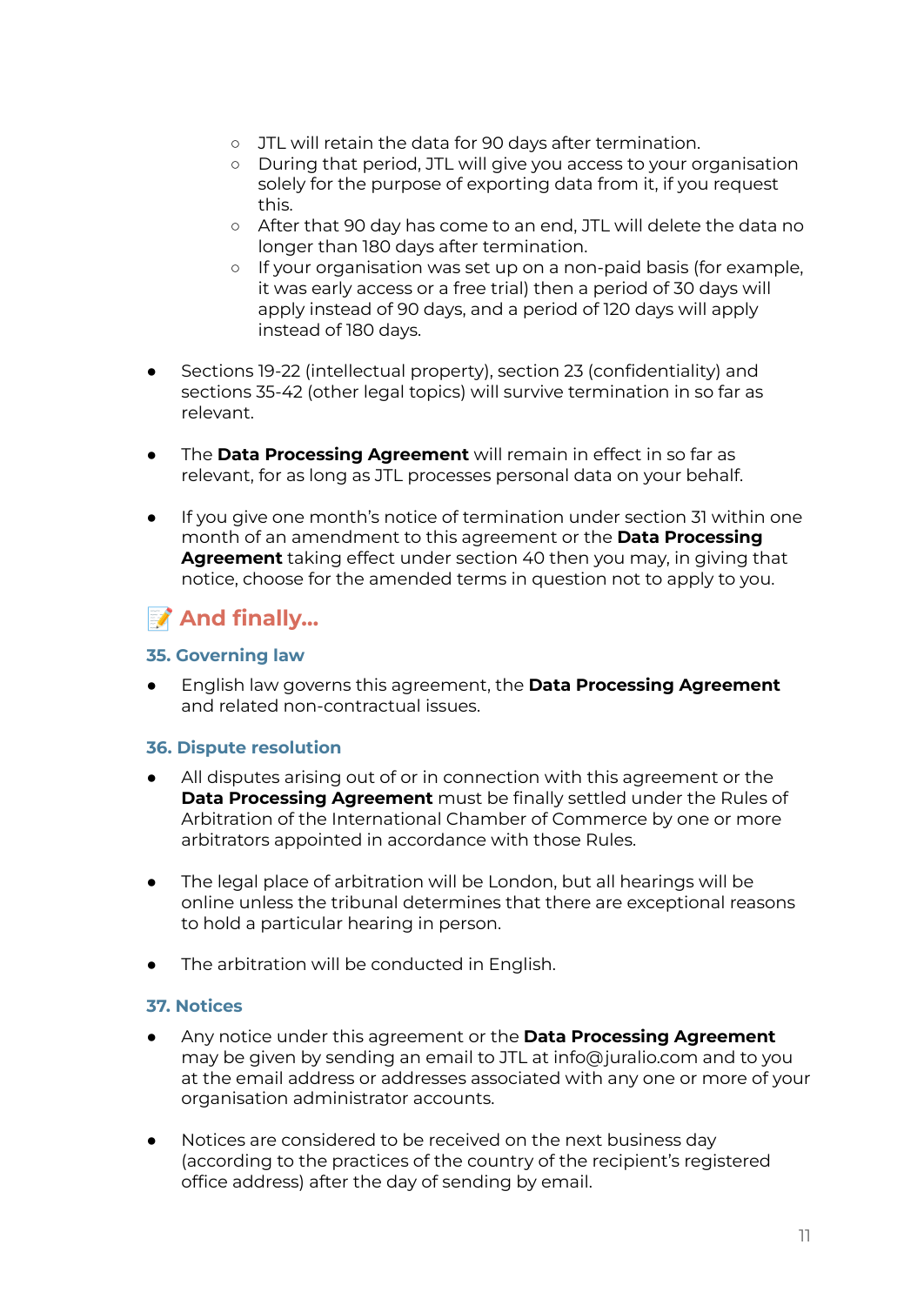#### <span id="page-11-0"></span>**38. Instructions on your behalf**

- JTL may take instructions on issues relating to your Juralio organisation, information stored on it, this agreement or the **Data Processing Agreement** via the email address associated with the organisation administrators of the Juralio organisation in question.
- WIthout accepting any obligation to do so, JTL may in its discretion seek evidence of the identity or authority of any person claiming to give instructions to JTL.

### <span id="page-11-1"></span>**39. Documentation of agreement**

- This agreement and the **Data Processing Agreement** comprise the entire agreement and understanding between the parties on their subject matter.
- In entering into this agreement and the **Data Processing Agreement**, neither party relied upon any representation not expressly set out in this document. This does not exclude any liability for fraud.

### <span id="page-11-2"></span>**40. Amendments**

- JTL may amend or replace the terms of this agreement and related materials (such as the **Data Processing Agreement** and **Privacy Notice**). Amendments won't be retroactive.
- The amendment procedure is as follows:
	- JTL will publish the amended or replacement terms or documents on its website including an indication of the version date.
	- JTL will ordinarily seek to notify you via the email addresses of your Juralio organisation administrators of the changes.
	- If you are a paying customer of JTL, we will aim to publish and give notice of at least one month before the terms come into effect for you. However, JTL may make amendments with immediate effect, or with a shorter notice period, if JTL believes that this is reasonably required.
	- If you find a change unacceptable, your remedy is to terminate this agreement by giving one month's notice to do so under section 31..
	- JTL will make previous versions of the terms available to you.
- No amendment or variation will be legally effective unless the above procedure has been followed or (exceptionally) it has been agreed in a document signed by a director of JTL.

#### <span id="page-11-3"></span>**41. Partial invalidity and no partnership etc**

● If any term is invalid or cannot be enforced, the other terms remain valid and enforceable.